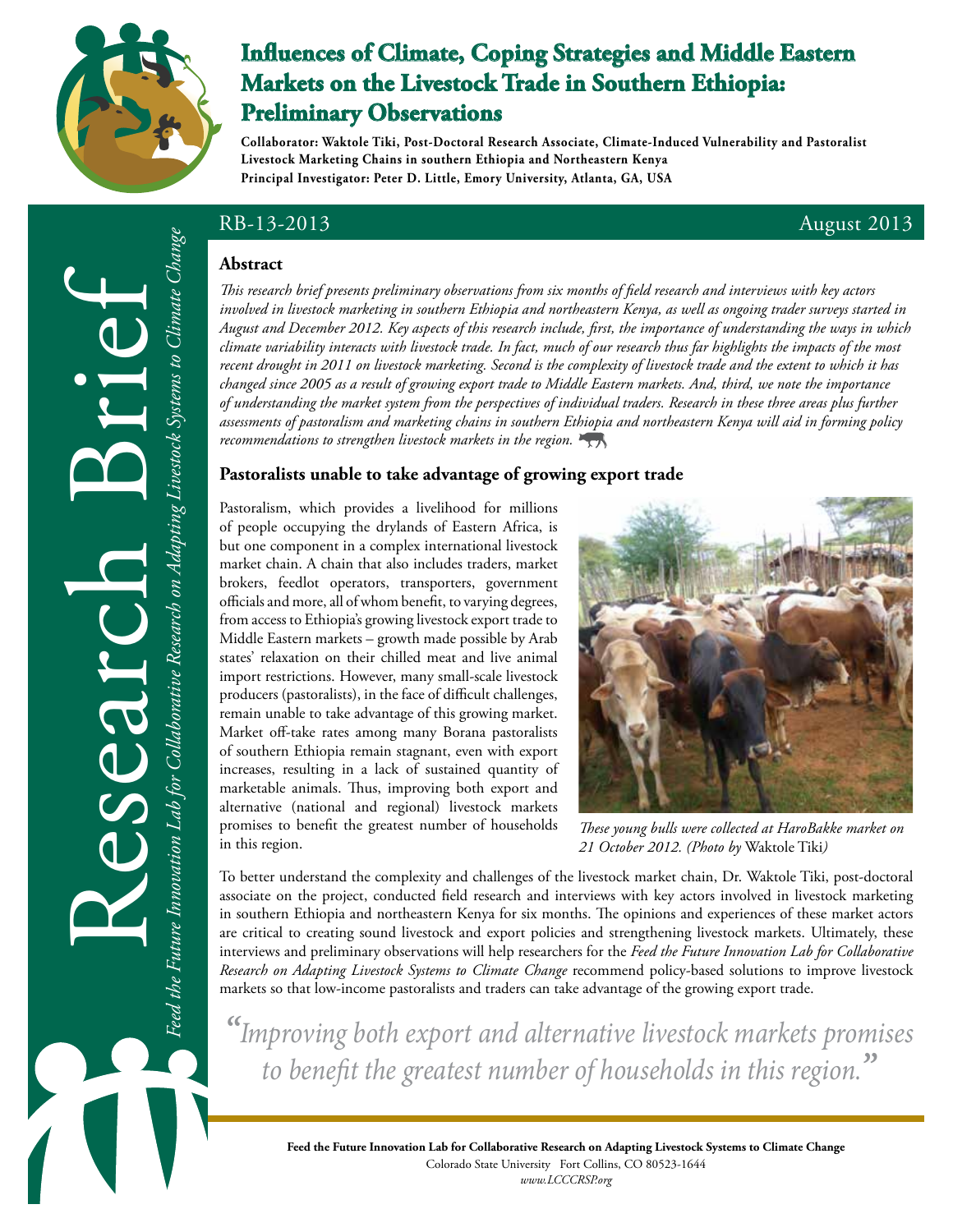## **Livestock production faces several challenges**

#### *Climate variability affects the health of the entire market chain*

Pastoral systems in the arid and semi-arid rangelands of Borana Zone in southern Ethiopia produce the greatest proportion of cattle exports in the country. However, increasingly unpredictable rainfall caused by the region's changing climate impacts both pasture and water availability, which directly influence livestock production and indirectly the rest of the market chain. Climate variability, particularly drought, significantly affects the system's sustainability. For example, during the 2011 drought in Borana, about 300,000 cattle, worth \$90 million, died. Such substantial loss impacts the ability of pastoralists to meet the demand of growing markets.

"According to the general manager of the [Ethiopian Livestock Trader's Association], the concern is now shifting from lack of markets to sustainable supply, since the production side is not improving to meet the demand—quality as well as quantity," Tiki wrote in a preliminary observation report. "There has not been much effort in increasing production and productivity and the impact of drought is undeniably reducing the supply. The impact of drought in depleting the resource is substantial. Therefore, the impact of climate variability is seen not only in the short-term impacts, but also in how it affects the supply chain for long periods, until the next recovery period."

Drought presents risks and benefits for pastoralists and livestock traders. For pastoralists, drought periods threaten food security, as herders' livelihoods depend upon the health and value of their animals. Drought forces pastoralists to decide whether to move their animals in a search of pasture and water, a search that may just weaken the animals and expose them to disease, or to sell the animals before they become too emaciated and lose all value. The wrong decision made too late or too early could be costly for the pastoralist. In addition, large portions of young cattle and female animals die during the drought periods due to emaciation from fodder shortages as traders will not buy them because importing countries exclude females, and the Ethiopian government bans the export of young and female animals. Consequently, drought harms the future reproductive and productive potential of the animals and sustainability of the supply since it kills and creates a scarcity of reproductive females. Lastly, during drought periods, sellers outnumber buyers, putting pastoralists at a strong disadvantage.

On the other hand, some traders have found great profits during drought periods, depending on the volume purchase determined by the level of acceptable risk, feedlot capacity, and the number of stock they have prior to drought's onset. Some traders have taken to buying the pastoralists' emaciated animals at cheap prices; they then feed the animals until they regain weight and sell them at higher prices. While some traders encounter feed problems and loss during drought, some, especially big traders, acknowledge the potential for high profits and the increase of their own herds. For example, in an interview with Tiki, a trader described how near the end of the 2011 drought, he bought 12 emaciated bulls for about 200 to 300 birr each (\$12 to \$18). After feeding the bulls for about two months, the trader sold them for about 5,000 birr each (\$265). With wealthy pastoralists and traders buying emaciated animals during the drought from poor herders, Tiki says

the "change will inevitably redistribute wealth from the poor to the wealthy, increasing the number of dropouts and destitute families from the pastoral sector."

#### *Other factors challenge the market's sustainability*

In addition to climate variability, the Ethiopian livestock chain faces several other challenges that decrease market sustainability, efficiency and profitability.



*Moyale market, October 27, 2012. (Photo by* Waktole Tiki*)*

• Market Fluctuation: The markets fluctuate often, as price and demand depend on a combination of environmental, political and social factors, thus putting the livelihoods of low-income pastoralists and traders at an increased risk.

• Poor Market infrastructure: Pastoralists lack access to infrastructure like roads, markets, telecommunication, market information, schools and veterinary services.

• Disease: Livestock are more likely to contract diseases when emaciated and weak. In addition, access to veterinary services or education is limited. Lastly, the spread of disease increases when livestock can freely move across borderlines.

• Push for sedentary lifestyle: Government policy pushes pastoralists to adopt a sedentary lifestyle over a mobile one even though pastoral mobility provides herders a means to adapt to climate change.

• Lack of information on market standards: Pastoralists do not know the desired livestock characteristics and health requirements of importing countries, nor understand the importance of tracing the animals' source of origin and completing certification processes.

"When livestock marketing is affected due to unpredictable weather conditions, disease outbreaks, or conflict, the livelihoods of many people and families connected to the [different parts of the livestock chain] will be affected," Tiki wrote. "Many of the people in the demand chain earn money only when there are transactions. Absence of financial transactions means loss of livelihood for many of them."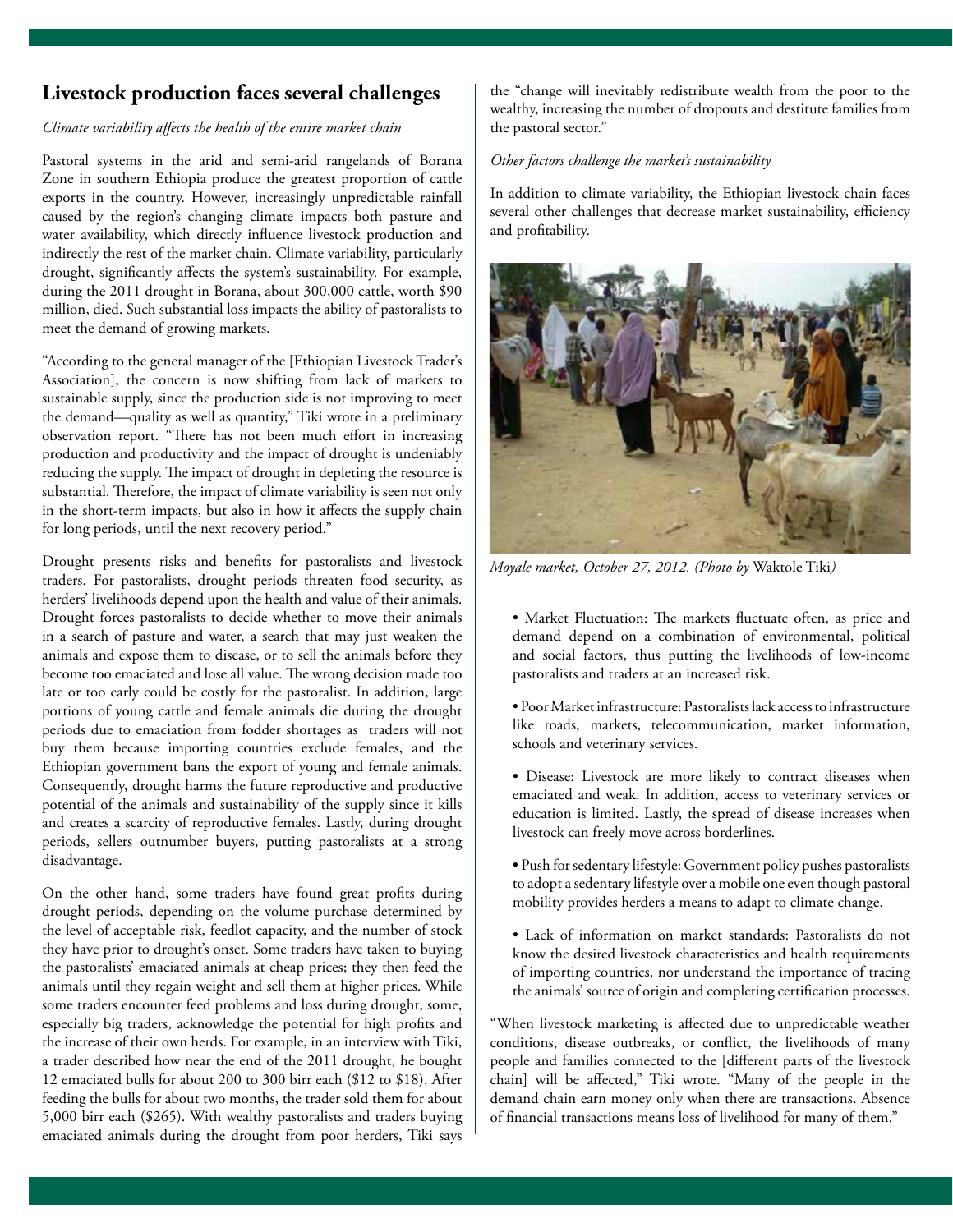#### **Wealthy livestock traders benefit the most from markets**

Currently, the growing export markets mainly benefit rich male traders, who have enough money to absorb losses and manage the risks involved. Thus, climate variability impacts females, small traders and poor pastoralists the most.

"Skyscrapers in Adama [Ethiopia] are built by Borana cattle," a small trader told Tiki in an interview. "Borana pastoralists keep cattle for years and benefit less than the person keeping them for three months. We small traders are not benefiting. Our operation is for subsistence."

Pastoralists incur the most risk of all the actors in the livestock chain and also benefit the least in comparison to traders, brokers, and feedlot operators, who can afford to feed the animals before selling them at higher prices. Thus, even though the livestock market is growing, lowincome pastoralists do not benefit.

"Despite the currency devaluation over years, the relative export value of live animals has increased. However, thousands of the Borana population continued to depend on food aid," Tiki wrote. "Why? The benefits of livestock export trade are not trickling down; the wealth is skewed with only a few households controlling a higher proportion of the livestock and the big traders are benefiting from their increased and improved market access."

#### **Helping pastoralists take advantage of growing markets**



*Meat market at HaroBakke. (Photo montage by* Waktole Tiki*)*

Ethiopia stands in an advantageous position to other competitors due to its proximity to Middle Eastern nations, and the adaptation of importing countries to the taste of Ethiopian livestock and diverse agro-ecologies for production of different types of livestock. But, in order for pastoralists to fully benefit from this opportunity and combat climate variability impacts, changes must be made to the system.

For example, pastoralists require improved access to markets, as traveling to far-off markets weakens and thus decreases the value of animals during transport. A solution may come in the form of crossborder trade, currently considered illegal by the government. But, if this policy could be changed, a shorter trek to markets across the border could alleviate livestock loss.

Improvements in physical as well as social infrastructure would also allow pastoralists increased access to markets and information. "Increased access to such social services increase the capacity of the pastoralists to respond to climate variability before it becomes too late for selling their animals," Tiki wrote. "Such infrastructural development can increase the pastoralists' link to the markets in the center and even to the international market."

Even now, pastoralists and others involved in the livestock trade are implementing certain innovations in order to cope with climatic variability and take advantage of the growing market. These include transport of water and hay to feed the animals, renting surrounding farm land on which to keep animals for a few days or weeks and paying other pastoralists to care for purchased animals grazing free of charge on communal lands for a couple days.

The mobile phone is a particularly important innovation as it provides pastoralists access to exchange price information, weather conditions and potential disaster causing hazards. Thus, pastoralists can make informed decisions and reduce risks. One trader said the mobile phone "opened our eyes."

"Mobile phones are causing real transformation in the lives of pastoralists," Tiki wrote. "A pastoralist can keep contact with their family at the base settlement, the mobile foraa herd, and still go to any market to sell their animals. Mobile phones have shortened the distance which they would have travelled to get information that is now available at their fingertips."

#### **What lies ahead**

We began collecting field data and market information during the past year, but plan to publish several papers and policy briefs for donor and government policy makers over the next two years. The team also will make information available through local seminars, workshops and through collaboration with non-governmental organizations (NGOs ) working on livestock development in the region. Understanding the ways in which new market-related technologies, such as mobile phones and improved fodder delivery systems, affect livestock markets and the ability of low-income pastoralists to access them, is an important challenge. Designing policy scenarios that distribute the benefits from recent market growth to mobile pastoralists is a critical goal of the study and potentially could benefit up to 130,000 pastoralists and traders from the two districts, Dillo and Yabello, where the project is based.

Because pastoralists in the region strongly depend on livestock sales to finance purchases of cereals and other foods, improving producer access to and incomes from livestock markets directly benefits local food security. Improvements in livestock trade also enhance the livelihoods and incomes of pastoralist producers, as well as those of others who are dependent on livestock markets. The latter group includes animal transporters, butchers, market brokers, market food vendors, and livestock trekkers who benefit from livestock trade. In short, the most immediate way to improve food security, incomes and livelihoods in the region is to support and sustain livestock production and marketing.